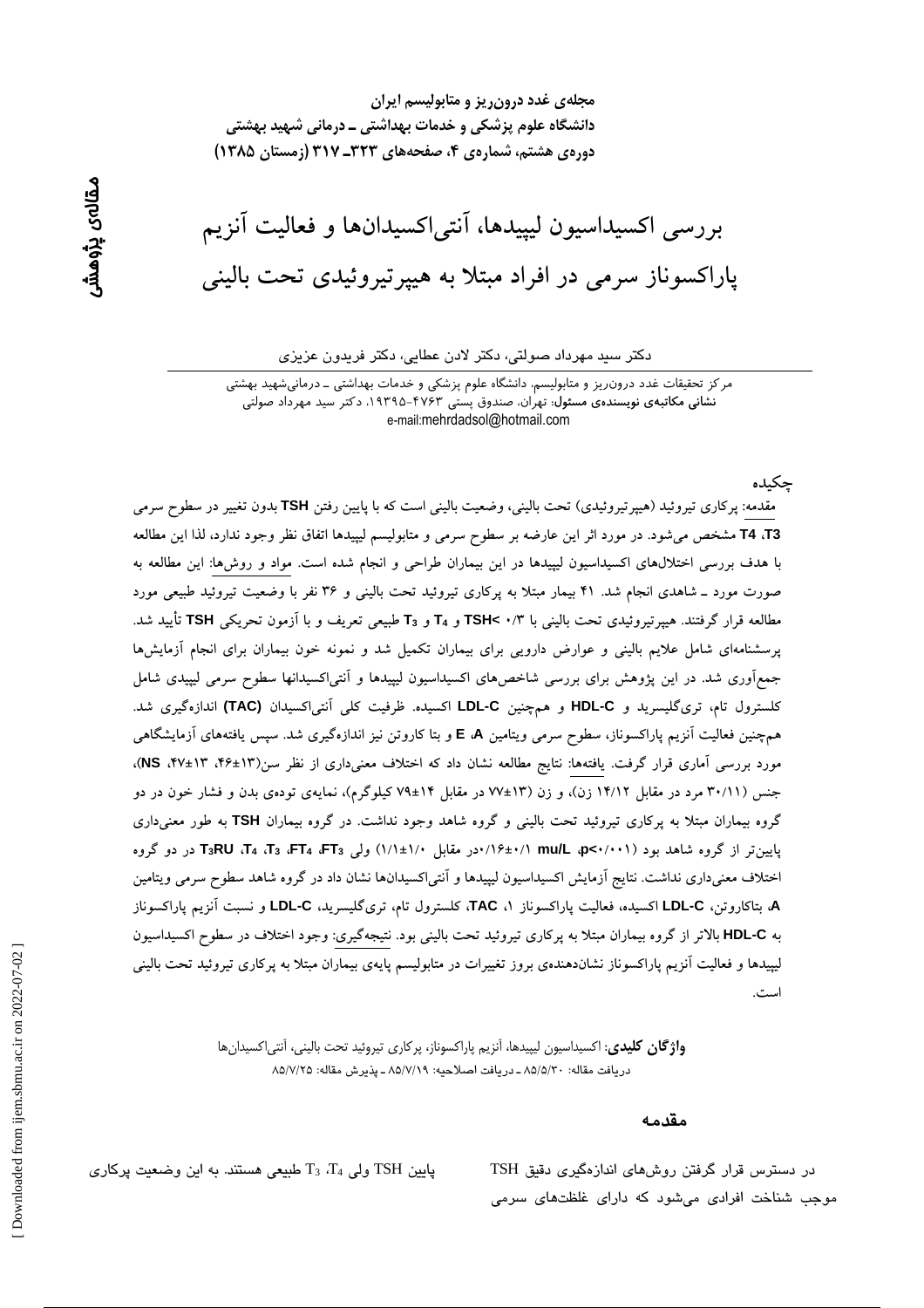تیروئی*دی* تحتبالینی<sup>:</sup> اطلاق میشود این افراد علایم و نشانههای هیپرتیروئیدی را ندارند یا در حد بسیار اندک دارند. مطالعهها شیوع هیپرتیروئیدی تحت بالینی را بین ۴/۷ تا ۱۲/۴ درصد نشان داده است.' این اختلاف در میزان شیوع به علت اختلاف در تعریف هیپرتیروئیدی تحت بالینی بر اساس میزان TSH میباشد. اهمیت بالینی هیپرتیروئیدی تحت بالینی درآثار جانبی آن بر سیستم قلبی ـ عروقی و اسکلتی است.<sup>۲۰۲</sup> افزایش ساخت و ساز و تخریب<sup>ة</sup> استخوانی و در نتیجه افزایش شیوع استئوپروز در این بیماران وجود دارد. اختلالهای همودینامیک، افزایش شیوع آریتمیهای قلبی، هیپرتروفی بطنی و فشارخون در مطالعههای مختلف گزارش شده و بسیاری از این اختلالهای پس از درمان به وضعيت طبيعي برميگردند.<sup>4-۲</sup>

آنزیم پاراکسوناز یک آنزیم وابسته به لیپوپروتئین با دانسیتهی زیاد میباشد. این آنزیم قادر است پراکسیدهای لیپید را هیدرولیز و در نتیجه به عنوان یک عامل آنتی/کسیدان عمل کند.<sup>۷٫۶</sup> افزایش حساسیت لیپید*ه*ا به اکسیداسیون و کاهش عملکرد عوامل آنتیاکسیدان در بیماران هیپرتیروئید در مطالعههای مختلف نشان داده شده است.<sup>۹۰۸</sup> این تغییرات پس از درمان به وضعیت طبی*عی* بازمیگردند.<sup>۹۰۸</sup> در مطالعهای که در مرکز تحقیقات غدد درون ریز و متابولیسم دانشگاه علوم پزشکی شهید بهشتی انجام شد، پژوهشگران نشان دادند که فعالیت آنزیم پاراکسوناز سرمی در بیماران هیپرتیروئید نسبت به گروه شاهد کاهش داشته و پس از درمان به حد طبیعی (گروه شاهد) بازگشته است<sup>. ۱۱۸</sup>۱ تاکنون مطالعهی ثبت شدهای فعاليت عوامل اكسيدان ليپيدي، آنتياكسيدان و فعاليت سرمي آنزیم پاراکسوناز را در بیماران مبتلا به هیپرتیروئیدی تحت بالینی بررسی نکرده است. در صورت وجود اختلالهای سطوح سرمی آنزیم پاراکسوناز و اکسیداسیون در این بیماران میتوان آثار متابولیک پرکاری تیروئید را در این افراد نشان داد.

## مواد و روشها

مطالعه از نوع موردـ شاهدي و تطبيق داده شده براساس سن و جنس بود. مکان نمونهگیری شرق تهران و از جمعیت ساکن شرق تهران تحت پوشش مطالعهی قند و لیپید تهران

بود. نمونههای شاهد براساس تطابق سن و جنس از جمعیت عمومي قند و ليييد انتخاب شدند. نمونهها تحت شرايط ذيل وارد مطالعه شدند: داشتن معیارهای پذیرش، نداشتن معیارهای عدم پذیرش، توافق برای ورود به مطالعه و تکمیل فرم رضايت نامەي كتبي.

معیارهای پذیرش شامل زنان غیرحامله و مردان و زنان در محدودهی سنی ۱۸ تا ۷۵ سال بود. نمونههای گروه مورد بر اساس معیارهای آزمایشگاهی مبتلا به هبیرتیروئیدی تحت بالینی درونزاد بودند. نمونههای گروه شاهد براساس یافتههای بالینی و آزمایشگاهی مبتلا به اختلالهای تیروئید نبو دند.

معیارهای عدم پذیرش شامل بستری در بیمارستان یا عمل جراحي در يک ماه گذشته، حادثهي قلبي ــ عروقي و يا مغزی ــ عروقی در یک ماه گذشته، اختلالهای عملکرد کبدی، كليوى و يا وجود بيمارىهاى التهابى مزمن (اختلال آنزيمهاى کبدی بیش از ۲/۵ برابر، کراتینین بیش از ۱/۳ و یا کلیرانس ادراری کمتر از ۹۰ و یا سندرم نفروتیک)، مصرف الکل بیش از ۸۵ میلی لیتر در روز و یا ۶۰۰ میلی لیتر در هفته، مصرف ویتامین E، ویتامین A، استروئید و داروهای پایین آورندهی چربی خون در ۶ هفتهی گذشته (برای فیبراتها در ۱۲ هفته گذشته)، وجود دیابت و مشکلات تیروئید، مصرف داروهای ضد تيروئيد (ATD) يا تيروئيد بود.

افراد مورد مطالعه در هر دو گروه از ساکنان تحت پوشش مطالعهی قند و لیپید تهران انتخاب شدند. در هر گروه افراد انتخاب و پرسشنامه و نمونههای خون برای اندازەگىرى،ھاى آزمايشگاھى جمعآورى شد. روش نمونهگیری در این مطالعه در مورد بیماران شیوهی غیر احتمالی آسان و در گروه شاهد، روش تصادفی تطبیق داده شده از نظر سن و جنس بود. نمونه خون لخته پس از ١٢-١٠ ساعت ناشتايى از بيماران انتخاب شده تهيه و پس از جداسازی سرم و پلاسما آزمایش شد. نمونهها سپس در دمای A۰ $^{\circ}$ C نگهداری شدند و پس از بررسی معیارهای آزمایشگاهی پذیرش و عدم پذیرش، آزمایشهای تکمیلی انجام شد.

۲۸۵ نفر از افراد تحت پوشش مطالعهی قند و لیپید تهران، کمتر یا مساوی πμu/mL داشته و T<sub>3</sub> و T<sub>4</sub> طبیعی C<sub>4</sub>

i- Subclinical hyperthyroidism

ii-Turnover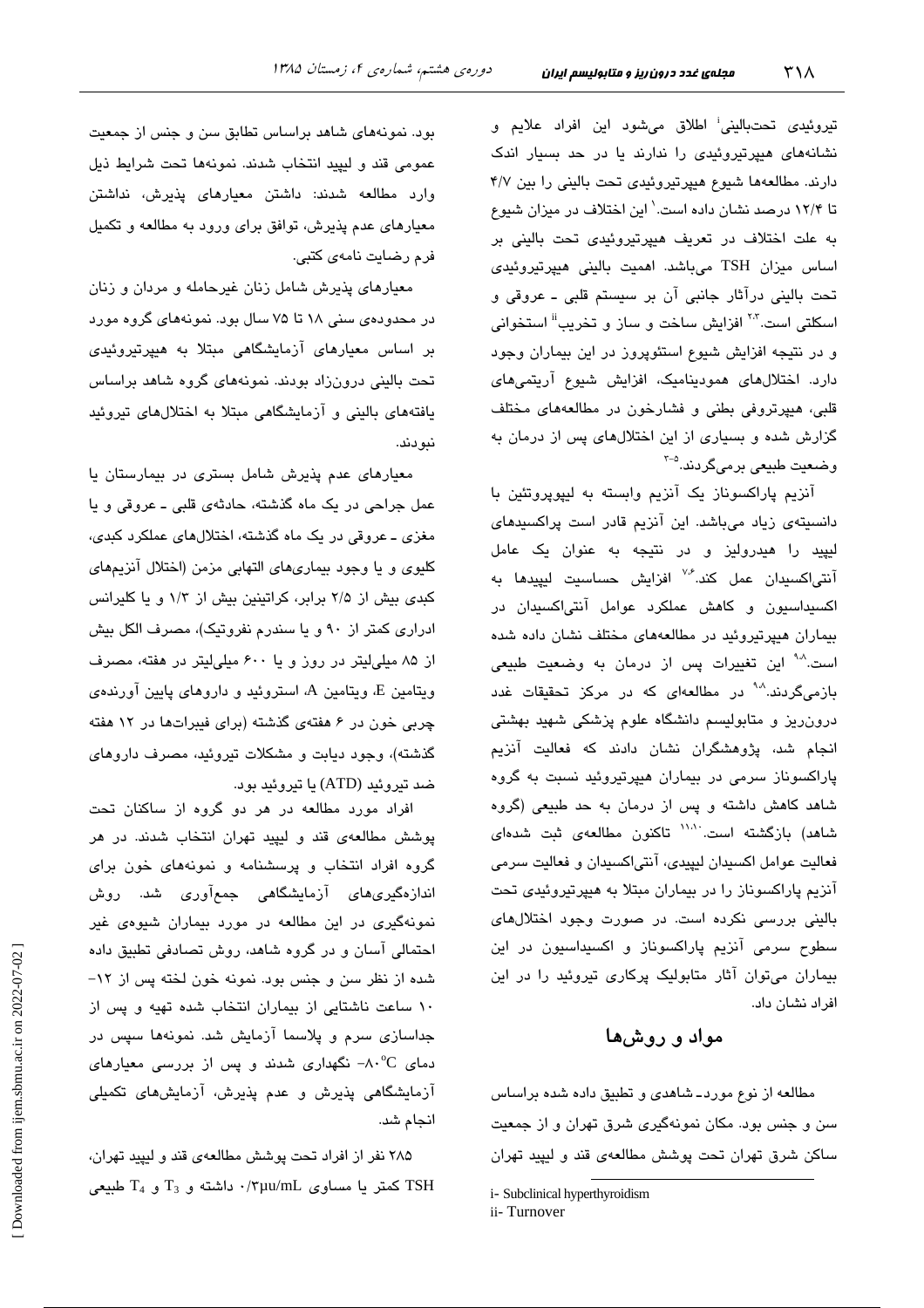داشتند. این افراد به روش IRMA مجدد از نظر سطح TSH  $T_3$  آزمایش شدند و افرادی که TSH <  $\cdot$ /۱ µu/mL و  $T_4$  و آ در محدودهی طبیعی داشتند وارد مطالعه شدند. برای اطمينان از وضعيت هيپرتيروئيديسم اين افراد، TRH آزمون با تزریق ۲۰۰ میکروگرم TRH و کنترل TSH نیم ساعت بعد انجام شد و افرادی که افزایش کمتر از ۱ داشتند وارد مطالعه شدند. همهی افراد فوق از نظر معیارهای پذیرش و عدم پذیرش مورد بررسی های بالینی و آزمایشگاهی قرار گرفتند. پرسشنامه برای تمام بیماران تکمیل شد و معاینههای آنترپومتری و معاینهی تیروئید توسط پزشک انجام شد. برای همهی بیمارانی که معیارهای پذیرش را داشتند و معیارهای عدم پذیرش را نداشتند، آزمایشهای شاخصهای اكسيداسيون ليپيدها، آنتى اكسيدانها و فعاليت پاراكسوناز سرمی انجام شد.

افراد گروه شاهد نیز از جمعیت عمومی شهر تهران در مطالعهی قند و لیپید تهران انتخاب شدند. این گروه از نظر سن و جنس با گروه بیماران هیپرتیروئید تطبیق داده شدند. این طرح توسط کمیتهی اخلاق در پژوهش مرکز تحقیقات غدد تصويب شد.

نمونهی خون افراد در شرایط ناشتا گردآوری شد. سرم نمونهها توسط سانتریفوژ (۲۵۰۰ دور در دقیقه، ۳۰ دقیقه و در دمای ۴ درجهی سانتیگراد) جداسازی و نمونههای متعدد برای اندازهگیریهای بعدی در دمای C^۰- نگهداری شد. همهی آزمایشها در آزمایشگاه مرکز تحقیقات درون ریز و متابولیسم دانشگاه علوم پزشکی شهید بهشتی انجام شد.

میزان کلسترول تام و تریگلیسرید سرم به وسیلهی کیتھای تجارتی (پارس آزمون ـ ایران) اندازہگیری شدند. HDL-C نیز پس از رسوب با فسفوتنگستیک اسید اندازهگیری شد. LDL-C با استفاده از فرمول فریدوال برای نمونههایی که میزان تریگلیسرید آنها کمتر از f..mg/dL بود، محاسبه شد. در بیمارانی که میزان تریگلیسرید بالاتر از ۴۰۰mg/dL داشتند، سطح LDL-C محاسبه نشد. ضریب تغییرات برای آنزیم پاراکسوناز ۵/۶٪ در U/mL ۸۶ ۵/۸٪ در U/mL ۶۹ و ۴/۴٪ در ۱۳۰ U/ml به دست آمد. برای

ظرفیت کلی آنتی|کسیدانها ضریب تغییرات برون و درون اندازهگیری و به ترتیب ۱٪ و ۳٪ بود.

فعالیت آنزیم پاراکسوناز با اضافه کردن ۱۵ میکرولیتر  $(\cdots \text{ mmol/L } _{\varrho})$  pH=A) Tris. HCl و pH=A) شامل ۲ میلی مول در لیتر CaCl2 و ۵/۵ میلی مول در لیتر پاراکسون اندازهگیری شد. مقدار تولید P ـ نیتروفنل با استفاده از اسپکتروفتومتر در ۴۰۵ نانومتر و ۲۵ درجهی سانتی،گراد تعیین شد. محتوی پراکسیداسیون لیپید به وسیلهی اندازهگیری TBARS با روش فلورومتری ارزیابی شد. همچنین محتوی پراکسیداسیون لیپید با اندازهگیری FPLP ارزیابی شد. بتا کاروتن، ویتامین A به روش HPLC اندازهگیری شدند. برای اندازهگیری ظرفیت کلی PH= V/۴) PBS سيکرومول سرم به PBS (۲۰ i(TAC) ABTS (۶/۱ μmol/L) و متميوگلوبولين (ABTS (۶/۱ μmol/L (۶۴۰ µmol/L) به عنوان سوبسترا و كروموژن و پراکسیدهیدروژن (۲۵۰ µmol/L) به عنوان سوبسترا اضافه شد. میزان کاهش رنگ سبز آبی که به وسیلهی Elisa Reader اندازهگیری شد. ظرفیت کلی آنتیاکسیدان (TAC) براساس توانامی کاهش فریک پلاسما (FRAP Method) و با استفاده از (ROCH Diagnostics, Basel, Switzerland) اندازهگیری شد. به طور خلاصه روش FRAP، میزان تغییر رنگ را آبی ناشی از تبدیل Fe III بدون رنگ به Tripyridyltriazine Fe II در جذب nm ۵۹۳ اندازهگیری میکند.

TSH به روش IRMA در آزمایشگاه مرکز تحقیقات غدد درون ریز و متابولیسم دانشگاه علوم پزشکی شهید بهشتی اندازەگىرى شد.

ەتغىرھاي پيوستە، (كلسترولتام، ترىگليسريد، HDL-C، TBARS ،FPLP ،LDL-C، ميزان LDL-C اكسيدهى سرم، ظرفیت کلی آنتی|کسیدان، بتاکاروتن، ویتامین A و فعالیت آنزیم پاراکسوناز سرمی) بین گروه شاهد و هیپرتیروئید با استفاده از آزمون تی مقایسه شدند. در مواردی که استفاده از آزمون اسمیرونوف کولموگرز نشاندهندهی توزیع غیر نرمال متغیر مورد بود، متغیر با آزمون منویتنی U مورد مقاسىه قرار گرفت.

i-Total antioxidant capacity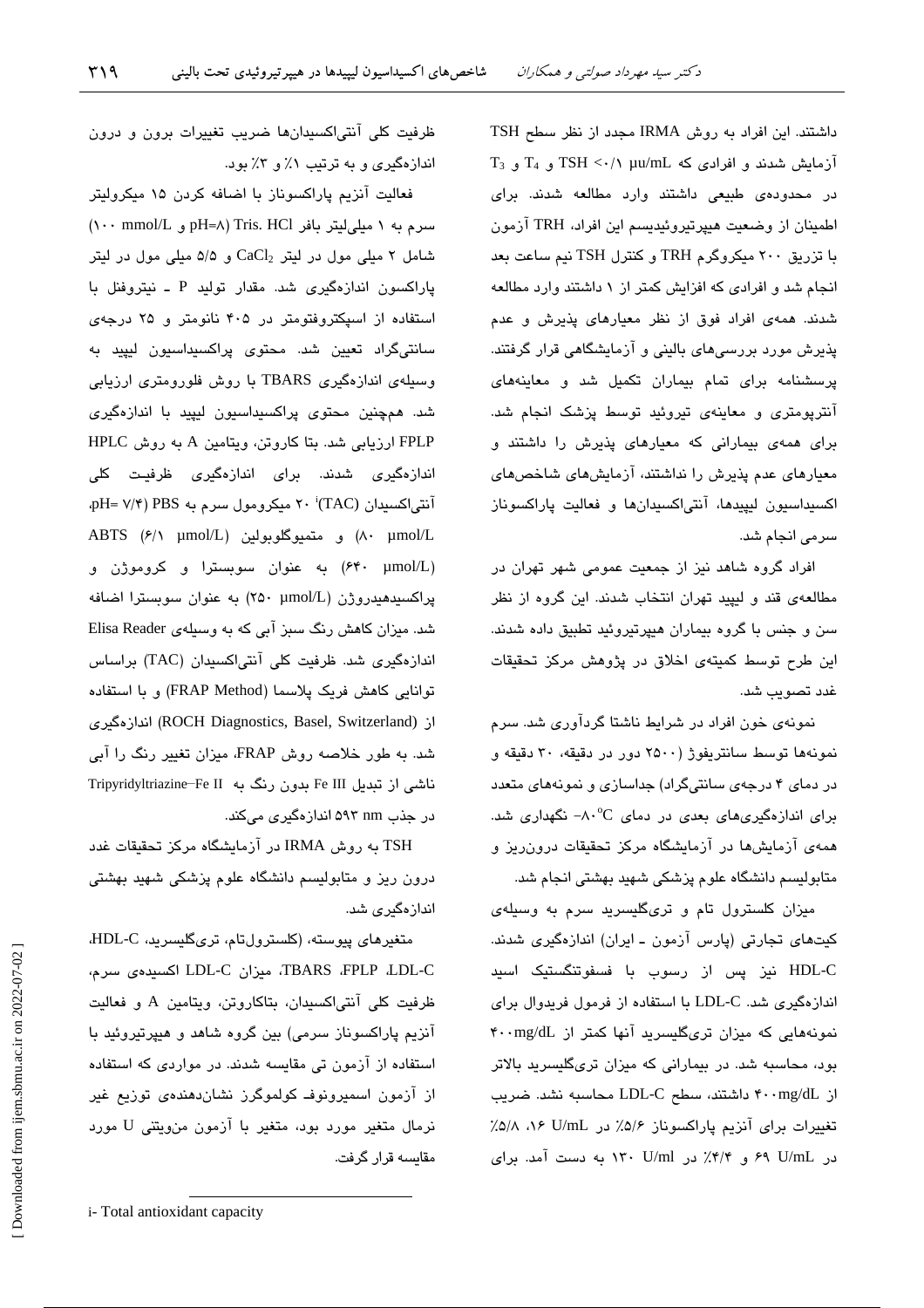متغیرهای قابل طبقهبندی بین گروهها با آزمون مجذور کای و نسبت Odds مقایسه شد. سطح معنیداری آماری ۰/۰۵ در نظر گرفته شد.

### بافتهها

۴۱ نفر در گروه بیماران مبتلا به تیروتوکسیکوز تحت بالینی و ۳۶ نفر در گروه شاهد قرار گرفتند. از نظر سن، جنس، شاخصهای آنتروپومتریک و فشار خون اختلاف معنیداری بین دو گروه دیده نشد (جدول ۱).

در بررسی شاخصهای آزمایشگاهی عملکرد تیروئید، کلیه و کبد، سطح TSH به طور معنیداری در گروه مبتلا به تیروتوکسیکوز تحت بالینی از گروه شاهد پایینتر بود (۰٫۱۰+/۱۰ mu/L .p<۰/۰۰ در مقابل ۱/۱±۱/۱) ولی در سایر شاخصها اختلاف معنیداری بین دو گروه وجود نداشت (جدول ۲). در مقایسهی متغیرهای لیپیدی سطوح سرمی کلسترول تام و LDL-C به طور معنیداری در گروه مورد بالاتر و HDL-C پایینتر از گروه شاهد بود (جدول ۳). بررسی متغیرهای اکسیداسیون لیپید و آنتیاکسیدانها نشان داد که سطوح سرمی ویتامین A، بتا کاروتن، LDL-C

اکسیده، فعالیت آنزیم پاراکسوناز ۱، ظرفیت کلی آنتی|کسیدان (TAC) و نسبت PON/HDL-C در گروه شاهد به طور معنى دارى بالاتر از گروه مورد بود (جدول ٣). فعالیت آنزیم پاراکسوناز ۱ در گروه مورد ۲۶/۲±۵۲/۹ و در گروه شاهد U/mL 7\72+8/8 و اختلاف بين آنها معنى دار  $(p<\cdot/\cdot\cdot\tau)$ بو د

جدول ۱– مقایسه متغیرهای بالینی در افراد مبتلا به پرکاری تیروئید تحت بالینی و گروه شاهد

| شاهد          | یرکار <i>ی</i> تیروئی <i>د</i>           |                                    |
|---------------|------------------------------------------|------------------------------------|
| $(n=\tau)$    | تحت باليني (n=۴۱)                        | متغير                              |
| ۴۶±۱۳         | $\mathbf{y} \mathbf{y} \pm \mathbf{y}^*$ | سن (سال)                           |
| ۱۴/۱۲         | $\mathbf{r} \cdot / \mathbf{v}$ .        | جنس (زن/مرد)                       |
| $VV + VY$     | $V$ ۹ $\pm$ ۱۴                           | وزن (کیلوگرم)                      |
| ۲۹±۳          | $Y4 \pm Y$                               | $(\text{Kg/m}^2)$ نمایهی تودهی بدن |
| 177±10        | ۱۲۵±۱۷                                   | فشار خون سيستولى                   |
|               |                                          | (میلی متر جیوه)                    |
| ۷٩±٨          | <b>VA±A</b>                              | فشار خون دياستولى                  |
|               |                                          | (میلی متر جیوه)                    |
| $V\Delta + V$ | ۷٩±٨                                     | نبض (تعداد در دقيقه)               |
|               |                                          |                                    |

\* اختلاف هیچیک از متغیرها معنیدار نبود؛ † میانگین ± انحراف معيار.

جدول ۲– مقایسهی متغیرهای آزمایشگاهی پایه، آزمونهای تیروئید و عملکرد کلیه و کبد در افراد مبتلا به پرکاری تیروئید تحت بالینی و گروه شاهد

| متغير                                        | پرکاری تیروئید تحت بالینی (n=۴۱)                                 | شاهد (n=۳۶)                             |
|----------------------------------------------|------------------------------------------------------------------|-----------------------------------------|
| $(\mu g/dL)$ T <sub>4</sub>                  | $\frac{1}{\sqrt{7}}$                                             | $9/01 \pm 1/7$                          |
| $(ng/dL)$ T <sub>3</sub>                     | $101 \pm 12$                                                     | $Y^{\beta}$                             |
| $(\%)$ T <sub>3</sub> RU                     | $\Upsilon \cdot / \Upsilon \pm \Upsilon / \Lambda$               | $\mathcal{F} \cdot / \mathcal{F}$       |
| $(mu/L)$ TSH                                 | $\cdot/\sqrt{2\pm}/\sqrt{2\cdot} \times$                         | $\frac{1}{2}$                           |
| قند خون ناشتا (میلیگرم در دسیلیتر)           | <b>AA±YV</b>                                                     | 91±7                                    |
| کراتینین (میلیگرم در دسیلیتر)                | $\cdot/\lambda$ $\pm \cdot/\tau$                                 | $\cdot$ /9± $\cdot$ /۲                  |
| آسپارتات آمینوترانسفراز (میلیگرم در دسیلیتر) | $Y \cdot / \lambda \pm V/Y$                                      | $19/7\pm V/f$                           |
| آلانین آمینو ترانسفراز (میلیگرم در دسیلیتر)  | $19/1 \pm 9/9$                                                   | <b><i>IN/۶±N/Y</i></b>                  |
| بیلی روبین (میلیگرم در دسیلیتر)              | $\frac{1}{\sqrt{\frac{1}{2}}}\cdot \frac{1}{\sqrt{\frac{1}{2}}}$ | $\sqrt{\cdot}$ $\pm \cdot$ / $\sqrt{ }$ |
|                                              |                                                                  |                                         |

- p<- $\cdot$ / $\cdot\cdot\cdot\cdot$  ثميانگين ± انحراف معيار $\overline{\uparrow}$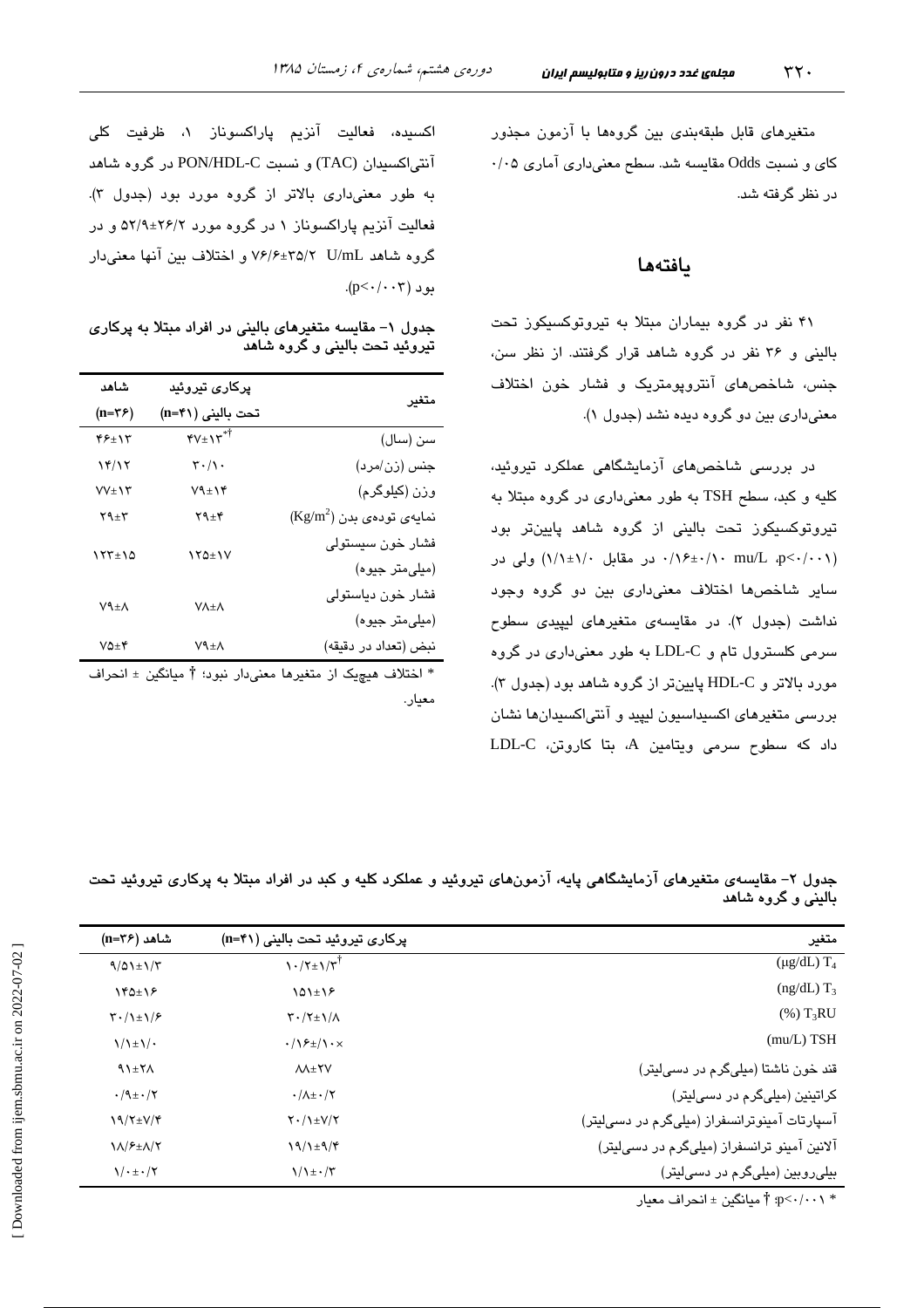| $\mathbf{P}$           | شاهد (n=۳۶)                                      | پرکاری تیروئید تحت بالینی (n=۴۱)                                  | متغير                     |
|------------------------|--------------------------------------------------|-------------------------------------------------------------------|---------------------------|
| $\cdot/\cdot\cdot$ ۳   | $54/V \pm 10/9$                                  | $\Delta Y/F \pm Y/Y/\mathcal{A}^{\dagger}$                        | (ug/dL) A ريتامين         |
| $\cdot/\cdot$ $\wedge$ | $\sqrt{\cdot}$ $\pm \cdot$ / $\sqrt{ }$          | $\cdot$ /9 $\pm \cdot$ /۴                                         | $(mg/dL) E$ ويتامين E     |
| $\cdot/\cdot \wedge$   | $Y9/Y \pm 11/\Delta$                             | $Y\1/V \pm 1\1/\Delta$                                            | بتا كاروتن (μg/dL)        |
| $\cdot/\cdot\cdot$     | $Q/Y \pm 1/Y$                                    | $\frac{f}{\tau + 1}$                                              | اسید اوریک (mg/dL)        |
| $\cdot/\cdot\cdot$ ۲   | $FQ/\Delta \pm YQ/F$                             | $\Delta$ $\cdot$ / $\lambda$ $\pm$ $\lambda$ $\gamma$ / $\lambda$ | $(mg/dL)$ اکسیده $LDL$    |
| $\cdot/\cdot\cdot$ ۳   | $V$ ۶/۶ $\pm$ ۳۵/۲                               | $QY/9=Y9/4$                                                       | آنزیم پاراکسوناز ۱ (U/mL) |
| $\cdot/\cdot \wedge$   | 131±178                                          | $\lambda \Delta \Delta \pm V$                                     | آریل استراز (U/mL)        |
| $\cdot/\cdot\cdot$     | $\frac{1}{4} \cdot \frac{\pi}{4}$                | $1/F_{\pm}$ ./۲                                                   | (MU/L) TAC                |
| $\cdot/\cdot\cdot$ ۶   | $YY^{\pm} \Delta F$                              | 191±۳A                                                            | كلسترول تام (mg/dL)       |
| $\cdot/\lambda$        | $YY+YY$                                          | <b>111±18</b>                                                     | ترىگليسريد (µmol/L)       |
| $\cdot/\cdot\cdot$     | $\Upsilon V/\cdot \pm \Upsilon \cdot / \Upsilon$ | $\Delta\Lambda/\Lambda \pm 17/$                                   | $(mg/dL) HDL-C$           |
| $\cdot/\cdot\cdot$     | $Yf^{\mu}$                                       | 95/1577/1                                                         | $(mg/dL)$ LDL-C           |
| $\cdot/\cdot\cdot$     | $Y/\lambda \pm \lambda/\lambda$                  | $.795 \pm .750$                                                   | PON/HDL                   |
| $\cdot/\cdot7$         | $\cdot/\Delta \pm \cdot/\Lambda$                 | $\cdot$ / $\mathcal{F}$ + $\cdot$ /۲                              | OX-LDL/LDL                |

جدول ۳– مقایسهی متغیرهای لیپیدی، اکسیداسیون لیپیدها و آنتی!کسیدانها در بیماران مبتلا به پرکاری تیروئید تحت بالینی و گروه شاهد

TAC= Total antioxidant capacity; PON= Paraoxonase activity; OX-LDL= Oxidized LDL-C 1 8 ;7A%7 ± @% †

#### بحث

.<br>نتایج مطالعهی حاضر نشان داد تغییرات عمدهای در سطح ليبيدها و هجچنين شاخص هاي اکسيدسيون ليبيدها و فعالیت آنزیم پاراکسوناز سرمی در بیماران مبتلا به پرکاری .<br>تیروئید تحت پالینی نسبت به گروه شاهد وجود دارد. این تغییرات بیشتر به سمت کاهش سطح لبیدها، فعالیت آنزیم پاراکسوناز و ظرفیت کلی آنتیاکسیدانهای محلول در آب شامل ويتامين E ،A و بتا كاروتن است. تيروتوكسبكوز تحت ۔<br>باللئے یه وضیعتی اطلاق مےگردد که سطح سرمی TSH کاهش بافته (سرکوب شده) و سطح هورمونهای تیروئید طبیعی باشد. برخلاف هیپوتیروئیدی تحت بالینی که  $(T_4, T_3)$ علايم و نجوه درمان و تأثيرات متابوليک آن تا جدود زيادي مورد پررسی قرار گرفته است در مورد هیپرتیروئیدی تحت بالبني مطالعههاي گستر دواي انجام نشده است. اين مطالعهها محدود به تأثیر پرکاری تحت بالینی در وضعیت متابولیسم سیستم قلبی ــ عروقی و اسکلتی میباشد. پرفعالی سیستم قلس ـ عروقي که يا افزايش فشار خون سيستولي و افزايش ضربان قلب مشخص مے شود در این بیماران گزارش شدہ

است. در گزارش های اکوکاردیوگرافی این بیماران افزایش شبوع هبیر تروفی بطن چپ گزارش شده است انواع آریتم ها در این بیماران نسبت به گروه شاهد شیوع بیشتری دارد. همحنين افزايش ساخت و ساز و تخريب استخوان در بیماران میتلا به تیرو توکسیکو ز تحت بالینی منجر به افزایش بروز و شیوع استئوپنی و سایر بیماریهای استخوانی با ساخت و ساز و تخریب بالا میگردد.

پاراکسوناز آنزیمی مستقر بر HDL-C است که از اکسیده شدن LDL-C ممانعت میکند. بنا بر این افزایش فعاليت اين آنزيم ميتواند از تشكيل OX-LDL جلوگيري كند. <sup>۷۶</sup> کاهش فعالیت آنزیم پاراکسوناز در وضعیتهای بالینی مختلف مانند دبابت ملیتوس، استعمال سیگار و بیماری عروق کرونر گزارش شده است.<sup>۲٬۱۲</sup> اختلالهای اکسیداسیون لسدها در بیماریها همراه اختلال عملکرد تیروئید وجود دارد. مطالعههای Invitro و Invivo افزایش سرعت اكسيداسيون ليبيدها و به دنبال آن مصرف آنتے(كسيدنها در اختلالهای عملکرد تیروئید را گزارش کردهاند.<sup>۹۸</sup> عزیزی و همکاران در مطالعهای روی ۵۰ پیمار میتلا به هیدرتبروئیدی بارز ضمن مقایسهی آنها با گروه شاهد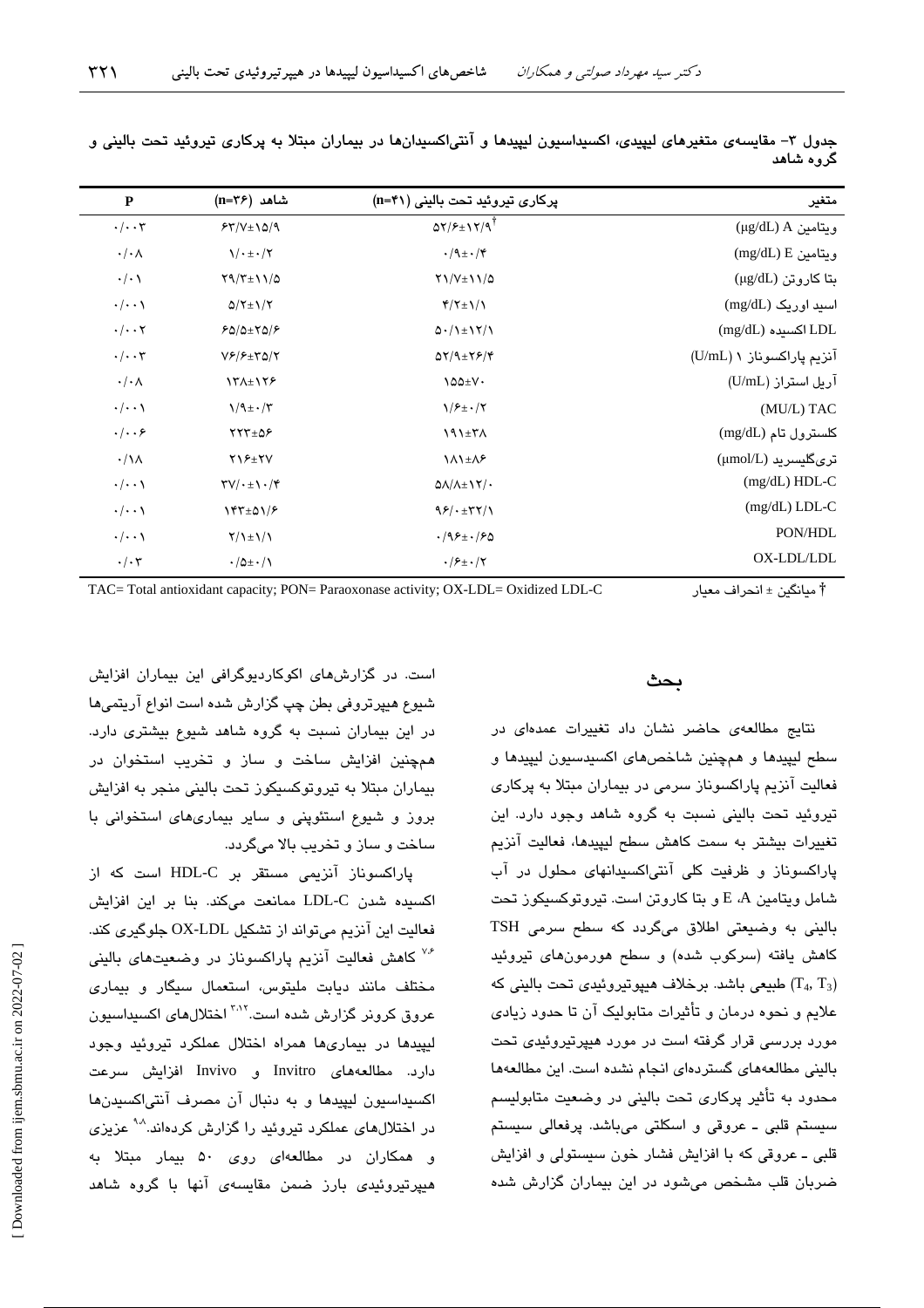کاهش فعالیت آنزیم پاراکسوناز را در این بیماران نشان دادند. `` در فاز دوم مطالعهی مذکور، پژوهشگران ۲۵ نفر از این بیماران را درمان کردند. و آنها نشان دادند که هر چه این بیماران به طرف وضعیت طبیعی شدن عملکرد تیروئید (بوتروئيد) بروند فعاليت آنزيم پاراكسوناز افزايش مى بايد و در ۱۶ بیماری که پس از ۶ ماه یوتیروئید شدند اختلاف معنی داری بین آنزیم پاراکسوناز آنها و گروه شاهد وجود نداشت. ``

پژوهشگران در مطالعههای مختلف افزایش استرسهای اکسیداتیو را ناشی از افزایش متابولیسم پایه میدانند این مسأله باعث افزایش رادیکالهای آزاد اکسیژن و یراکسیدهای هیدروژن و افزایش اکسیداسیون LDL-C میشود. افزایش استرسهای اکسیداتیو باعث افزایش آنتی/کسیدانها شده و در نتیجه کاهش فعالیت و سطح آنتی/کسیدانها در این وضعیت دیده میشود<sup>۹۰۸</sup> طبق این استدلال آنزیم پاراکسوناز نیز به عنوان یک آنزیم آنتیاکسیدان در وضعیت پرکاری تیروئید واضح، کاهش می یابد. افزایش بیان گیرندههای LDL-C و در نتیجه افزایش کلیرانس آن از خون و همچنین افزایش متابولیسم کبدی لیپیدها که با افزایش تعداد و بیان گیرندهها و فعالیت آنزیمهای کبدی مشخص میشود همگی در ایجاد تغییرات وسيع در سطح ليپيدهای خون مؤثر هستند.

مطالعههای اکسیداسیون لیپیدها و آنتی|کسیدانها می تواند نشاندهندهی تغییرات متابولیسم پایه در وضعیتهای بالینی مختلف باشد. در مطالعهی حاضر همانطور که مشاهده شد کاهش فعالیت آنتیاکسیدانها شامل ویتامینهای محلول در آب، ظرفیت کلی آنتی/کسیدان سرم (TAC) و فعاليت آنزيم ياراكسوناز ١ در بيماران مبتلا به تیروتوکسیکوز تحت بالینی دیده شد. از مجموع یافتهها و گفتههای فوق میتوان نتیجهگیری کرد که تیروتوکسیکوز تحت بالینی یک وضعیت پاتولوژیک است که با افزایش متابوليسم پايه منجر به تغيير در اكسيداسيون ليپيد*ه*ا و آنتی|کسیدانها میشود. برای نتیجهگیری دقیقتر لازم خواهد بود تا این بیماران در یک مطالعهی کارآزمایی بالینی در مورد اثر دارو بر شاخصهای اکسیداسیون بررسی شوند. از پافتههای این بررسی میتوان نتیجه گرفت که میپرتیروئی*دی* تحت بالینی نیز مانند هیپوتیروئی*دی* تحت بالینی یک وضعیت بالینی پاتولوژیک است، که منجر به تغمر در متابولسیم یابه و در نتیجه در سطح لبیندی و عوامل اکسیداسیون لیپیدها و آنتیاکسیدانها میشود.

## سياسگزاري

.<br>نویسندگان از کلیه*ی ه*مکاران سایت شرق که در تهیه و تنظیم این پژوهش همکاری نمودند سپاسگزاری می،نمایند.

#### **References**

- 1. Parle JV, Franklyn JA, Cross KW, Jones SC, Sheppard MC. Prevalence and follow-up of abnormal thyrotrophin (TSH) concentrations in the elderly in the United Kingdom. Clin Endocrinol (Oxf) 1991; 34: 77-83.
- 2. Foldes J, Tarjan G, Szathmari M, Varga F, Krasznai I, Horvath C. Bone mineral density in patients with endogenous subclinical hyperthyroidism: is this thyroid status a risk factor for osteoporosis? Clin Endocrinol (Oxf) 1993; 39: 521-7.
- 3. Auer J, Scheibner P, Mische T, Langsteger W, Eber O, Eber B. Subclinical hyperthyroidism as a risk factor for atrial fibrillation. Am Heart J 2001; 142: 838-42.
- 4. Biondi B. Palmieri EA. Fazio S. Cosco C. Nocera M. Sacca L, et al. Endogenous subclinical hyperthyroidism affects quality of life and cardiac morphology and function in young and middle-aged patients. J Clin Endocrinol Metab 2000; 85: 4701-5.
- Biondi B, Fazio S, Coltorti F, Palmieri EA, Carella C,  $\sim$ Lombardi G, et al. Clinical case seminar: Reentrant atrioventricular nodal tachycardia induced  $hv$ levothyroxine. J Clin Endocrinol Metab 1998; 83: 2643-.5
- 6. Hegele RA. Paraoxonase genes and disease. Ann Med 1999: 31: 217-24.
- Navab M, Berliner JA, Watson AD, Hama SY, Territo  $7^{\circ}$ MC, Lusis AJ, et al. The Yin and Yang of oxidation in the development of the fatty streak. A review based on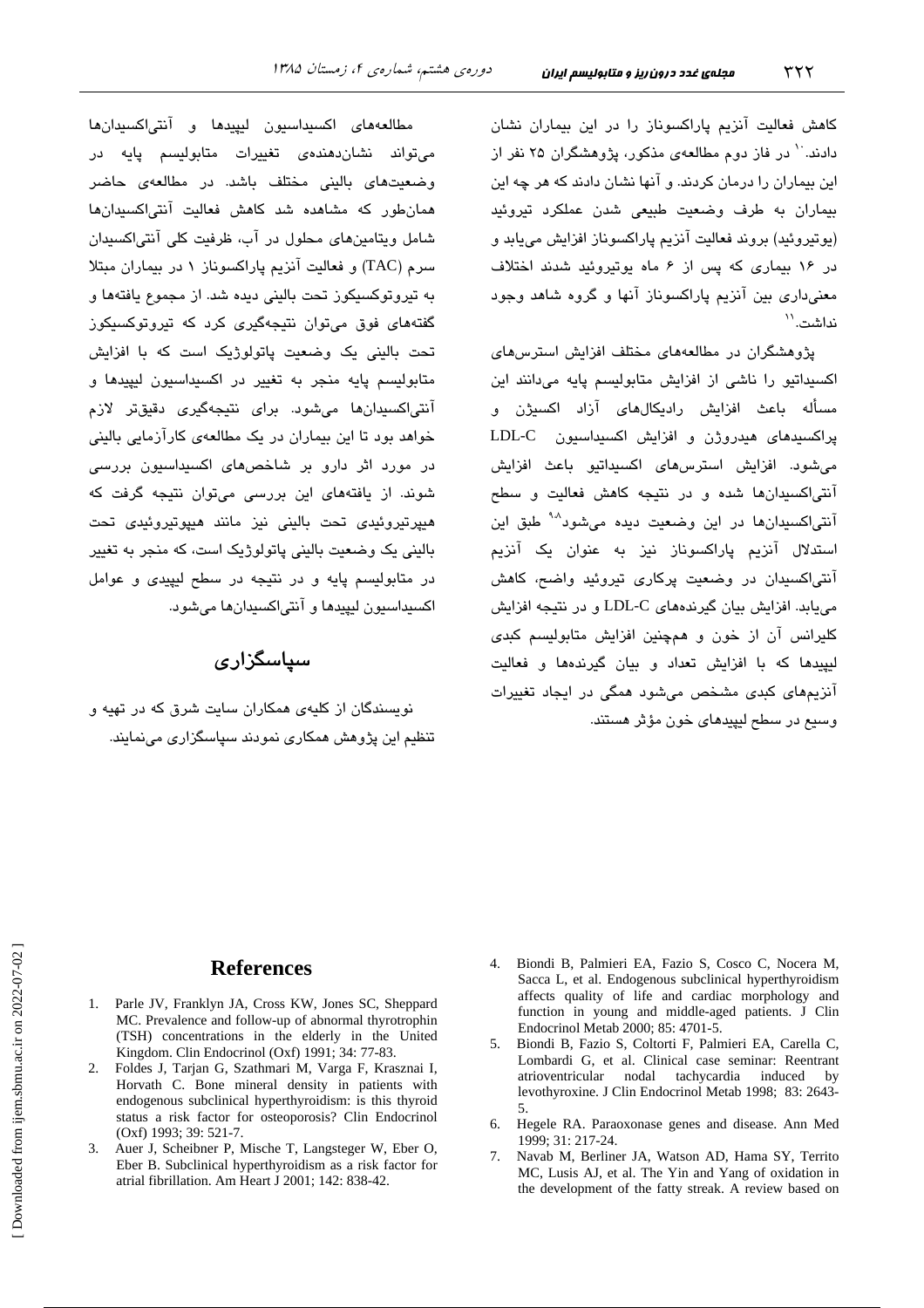the 1994 George Lyman Duff Memorial Lecture. Arterioscler Thromb Vasc Biol 1996; 16: 831-42.

- 8. Costantini F, Pierdomenico SD, De Cesare D, De Remigis P, Bucciarelli T, Bittolo-Bon G, et al. Effect of thyroid function on LDL oxidation. Arterioscler Thromb Vasc Biol 1998; 18: 732-7.
- 9. Sundaram V, Hanna AN, Konerul L, Newman HA, Falko JM. Both hypothyroidism and hyperthyroidism enhance low-density lipoprotein oxidation. J Clin Endocrinol Metab 1977; 82: 491-4.
- 10. Azizi F, Raiszadeh F, Solati M, Etemadi A, Rahmani M, Arabi M. Serum paraoxonase 1 activity is decreased in thyroid dysfunction. J Endocrinol Invest 2003; 26: 703- 9.
- 11. Raiszadeh F, Solati M, Etemadi A, Azizi F. Serum paraoxonase activity before and after treatment of thyrotoxicosis. Clin Endocrinol (Oxf) 2004; 60: 75-80.
- 12. Aubo C, Senti M, Marrugat J, Tomas M, Vila J, Sala J, et al. Risk of myocardial infarction associated with Gln/Arg 192 polymorphism in the human paraoxonase gene and diabetes mellitus. The REGICOR Investigators. Eur Heart J 2000; 21: 33-8.
- 13. Cascorbi I, Laule M, Mrozikiewicz PM, Mrozikiewicz A, Andel C, Baumann G, et al. Mutations in the human paraoxonase 1 gene: frequencies, allelic linkages, and association with coronary artery disease. Pharmacogenetics 1999; 9: 755-61.